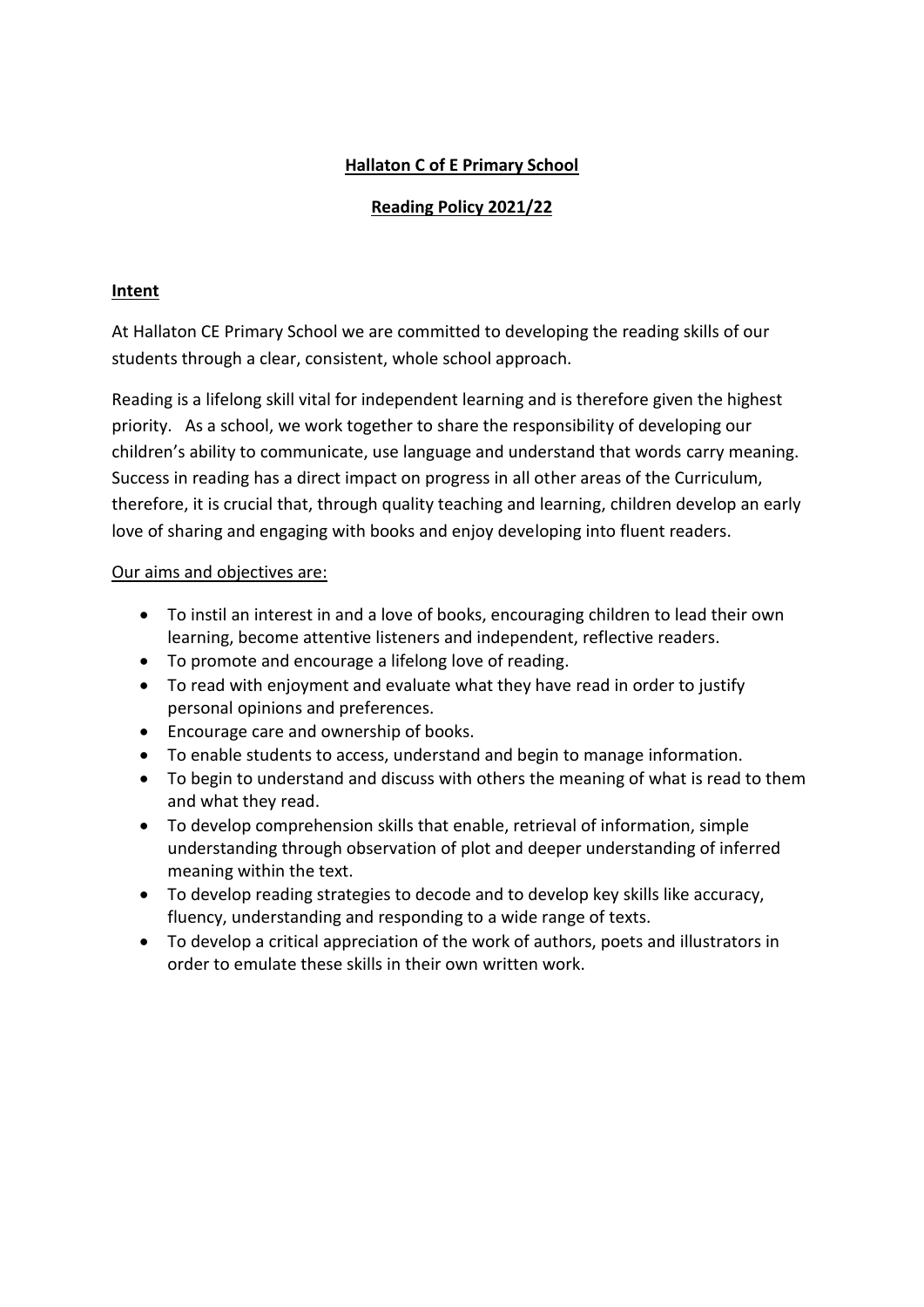#### **Implementation**

We believe that young people become successful readers through engagement in a wealth of sensory and literary experiences on a daily basis. A high quality learning environment is essential for effective listening and language development. We provide a literacy rich environment that supports our students both in their English lessons and activities and in their daily routines. School staff understand the importance of modelling the English language, using clear and effective communication and children are encouraged to use new vocabulary in their spoken and written work.

## Phonics and Early Reading - EYFS and KS1

In EYFS and Year 1 children are taught decoding skills daily using a synthetic phonics approach. At Hallaton Primary School we follow the teaching sequence of the "Letters and Sounds" synthetic phonics scheme together with the mnemonic phrases and visual resources from "Read, Write Inc". Whole word reading of 'common exception words' is incorporated into Phonics lessons in EYFS and Year 1. Children listen to a wide variety of texts read aloud by school adults and are encouraged to join in with repeated phrases, answer questions and make predictions about the stories, poems and non-fiction books that they listen to. The youngest children begin guided reading lessons by looking at and discussing pictures to develop vocabulary, make predictions and begin make inferences using visual stimuli. All children take part in weekly guided reading lessons, either in small groups or as a whole class and read individually to an adult at least once a week. In Year 2, children who are still using phonics as their main reading strategy continue to receive support with their phonics until they are secure, fluent readers.

#### Key Stage Two

In Key Stage 2 children continue to develop into independent readers. They select from a wide range of reading material appropriate to their age and stage of reading. Children continue to read to an adult at least once a week and reading skills are taught during guided reading lessons, whole class reading lessons both discretely and across other subjects areas and new topic or subject related, vocabulary is taught explicitly. Children are taught to understand the deeper, inferred meaning within a text. They are given opportunities to discuss the author's use of vocabulary, descriptive writing and sentence structure to impact progress in both their reading and writing skills.

Children who are identified as not making expected or greater progress in reading will receive additional teaching sessions delivered by the Class Teacher or a Teaching Assistant. Children who are identified as needing significant input will be assessed by the school SENDCO or Specialist Dyslexia Teacher and an individual teaching programme will be implemented to accelerate progress.